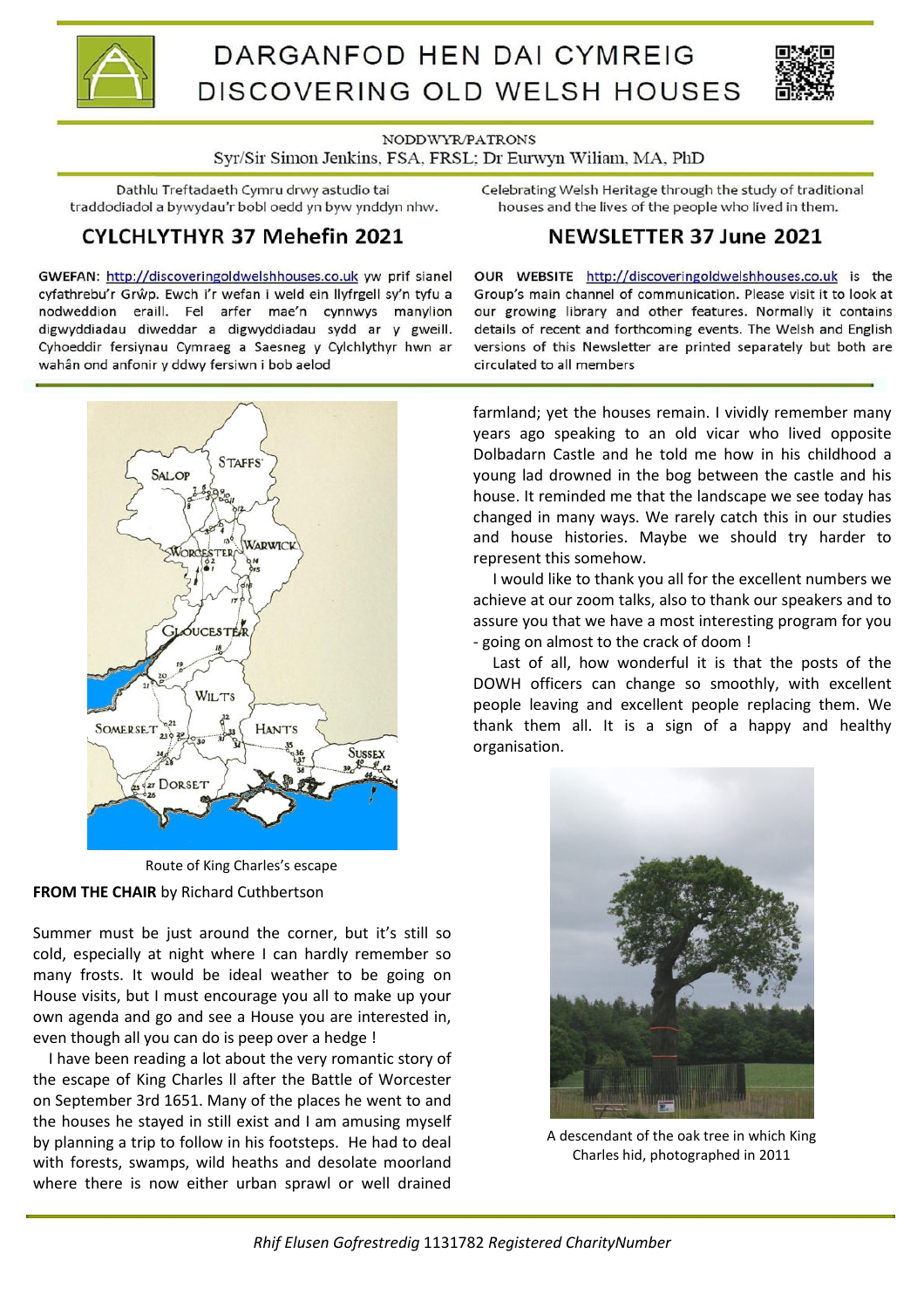## **NEWS UPDATE FROM THE SECRETARY** by Margaret Dunn

We hope that you are all keeping well and still finding plenty to keep you busy. Thankfully, we are now gradually receiving our vaccines, but with the spread of new variants, it seems we may not be able to meet face to face for quite some time. We do not anticipate undertaking further tree ring dating until after summer 2021 at the very earliest. We are enjoying the monthly meetings on Zoom and thank all who have given presentations, as well as Peter Masters who hosts the meetings. We hear of many who are continuing with their house history research. Please let your branch secretaries know if you need ideas or help in choosing what to do next.

**Zoom meetings** These popular monthly Wednesday meetings start at 7.15p.m. and members are requested to join at 7.00 p.m. It is now hoped to include a discussion after each talk. Joining details are circulated each month by Peter Masters.

**May 19th** N.B. CHANGE of talk **"Interpreting a Country House"** Matthew Rowland, doctoral researcher, ISWE, Bangor University.

**June 16th** 6.15 p.m. AGM (papers to be circulated beforehand) then **7.00 p.m.** Annual Lecture **"New Insights from Dendrochronology"** Dr Martin Cherry, former Research Director at English Heritage, Past President of the Vernacular Architecture Group and DOWH trustee.

**July 21st "Discovering Old Welsh Houses - Past, Present and Future"** Margaret Dunn, DOWH founder and Secretary.

There will be no meeting in August.

**Autumn 2021 onwards** A varied programme is being finalized for the next year as it is not clear when face-to face meetings will be able to recommence. Also many more members are participating in zoom meetings than were attending former gatherings. We hope to start actual branch meetings when that is safe and wise.

The **DOWH Houses Management Database Project** is progressing very well; it is collating and checking the records on all houses so far visited, and will aid prioritizing future research and activities after the pandemic.

The **DOWH Parishes Project** is developing at varying rates in each branch; do contact your branch secretary to receive the formatted sheet and for news about which parishes near you still require checking. When completed this information will be added to the Houses Management database.

**House History Research** continues wherever members and branch secretaries select houses. The DOWH **Executive** meet each month and the **Trustees** every 3 months; do let your branch secretaries have your ideas and comments to pass on.

**Membership secretary** Fiona Gale has now taken over from Zoe as Membership Secretary. We want to thank Zoe Henderson for all she has done in this role for almost ten years. It has been particularly important over the last year when we haven't been able to meet in person but have been able to enjoy online talks. Fiona will soon be contacting anyone with incorrect or overdue subscriptions, she can be contacted at 07718625606 or 01824 520231 or by e-mail membership@discoveringoldwelshhouses.co.uk

**DOWH Treasurer.** We are delighted to report that Rosemary Brotherton, Conwy branch, is taking over from John Townsend as our new treasurer. There will probably be a period of joint working for a short while. We are immensely grateful to John for his hard work over the last 8 years and we are glad that he will remain an active trustee with other roles, especially with the Parishes Project and the House Management Database. Lastly, DOWH is grateful for the grants received from the Marc Fitch Fund and the Tesco Bags of Help Community Scheme, and for the continued support from the Royal Commission on the Ancient and Historical Monuments of Wales.

## **NEWS FROM THE BRANCHES**

# **CONWY BRANCH**

**Report to June 2021** by Ann Morgan and Gill Jones

Conwy Group members have followed their personal interests or been working on village housing, Scouts Association, ancestry and newsletter articles. Clearly no home visits were possible but we are hopeful that the Welsh government will be announcing further easing of restrictions quite soon.

# **Personal Diaries** by Gill Jones

Sometimes, when Ann Morgan and I are researching the history of a house, we come across a diary written by one of the owners or occupants of the house. This can potentially be a really valuable source of information about the occupant's or owner's everyday life.

The Parry family, who owned and lived at Tywysog, Henllan were staunch Catholics. Robert Parry (c.1540 c.1612), younger brother of Richard Parry (d.1613) of Tywysog, was a poet and he was also famous for his diaries, which are now held at the National Library of Wales, Aberystwyth. He started them in 1558 in order to record the

PREIFATRWYDD – Mae'r tai a grybwyllir ar y wefan hon neu yn y Cylchlythyr hwn ac sydd â chysylltiad â DHDC yn breifat a dydyn nhw **DDIM yn agored i'r cyhoedd ar unrhyw adeg** PRIVACY – Houses mentioned on the website or in this Newsletter and /or linked with DOWH are private and are **NOT open to the public at any time**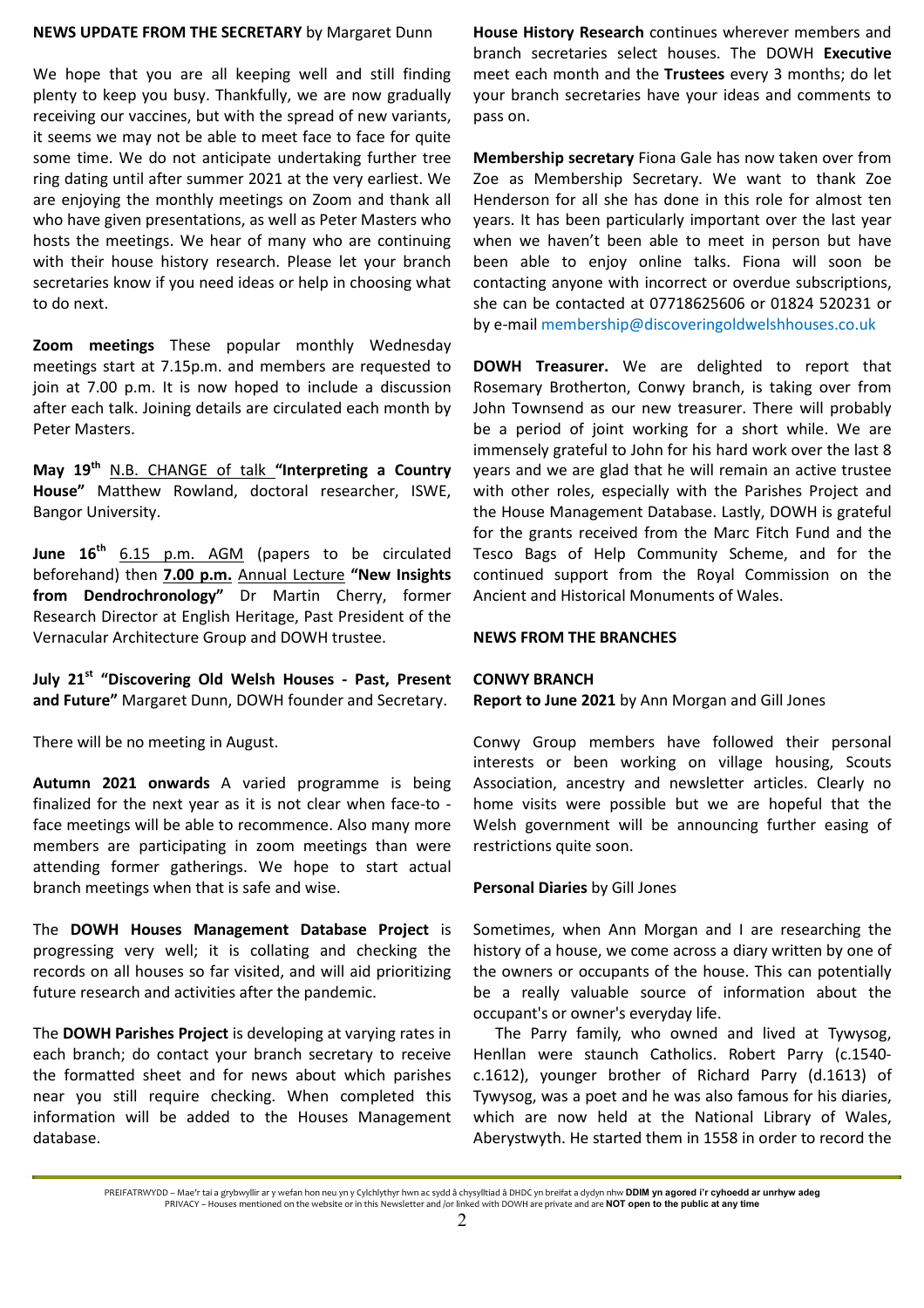mistreatment of Catholics in the reign of Elizabeth I, but in later years, they also contained entries relating to family events, his frequent trips to London and his visit to Italy. After the Gunpowder Plot in 1605, Parry was stripped of his



property, and he and his wife were placed under house arrest. They entrusted their son, Ffoulk, to Jesuit priests who took him to safety in France and gave him the pseudonym John Portland.

Peter (Piers) Roberts (b.1578), who lived at Cefn Meriadog near St. Asaph was a 'Notary Public' from about 1599 and admitted as 'Proctor of the Consistory Court' in 1624. He kept a diary between 1607 and 1646 which is known as *'Y Cwtta Cyfarwydd'*. It chronicled notable local events. The following rather curious entry concerned the death and burial of Sir John Salusbury of Lleweni in 1612.

*"Mem.- that Uppon Fridaye, being the xxivth daie of July, about ten of the clocke in ye morning, Syr John Salusbrie of Lleweni, in ye Co. of Denbigh, Knt.(father of Mr Henrie Salusburie of Beraine, grandson to Catrin Heiress of Beraine, who maried ye daughter of Syr Thomas Myddelton of Chirk Castle, knight), died att his House of Lleweny, (and as the report was) was buried that night."*

This is odd because he was supposedly a staunch Protestant, although other members of his family had Catholic sympathies. Maybe someone in the family insisted

on a secret burial with a priest in attendance. A public ceremony in the church eventually took place several months later.

*"M'd that upon Sonday being the iiiith day of October 1612 the fun'all of the said S'r John Salusbry knight was celebrated."* 

Peter Roberts also records a number of clandestine marriages, but as his chronicle predates the 1753 Marriage Act, they would not have been deemed illegal. The following is one example from 1626.

*"Md' that Upon Saturday being the 4th day of November 1626 about twilight one John ap Richard of Coyber and Elizabeth Lloid (one of the daughters of Evan Lloid) were clandestinely maried in the chappell in Wickwer by John Williams clerke."* 

Robert Wynne (1738-1798) of Garthewin kept a diary in which he recorded events concerning his family, friends and neighbours. He regularly attended local funerals and he also enjoyed marriages and christenings.

After the death of John Salusbury of Bryn y Barcut in 1768 he wrote, *"Heard Mr. Salusbury of Bryn y Barkitt died of dropsy."* A few days later, he wrote,

*"Mr Salusbury's funeral: 12 bearers, 4 mourners, 4 clergy and tenants. It was the largest coffin I ever saw over 3ft 4ins and 2ft deep, and very long. Said to weigh 1,200llbs."* 

On  $13<sup>th</sup>$  November 1776, his entry read "This day was married at Bath, Miss Salusbury of Bryn y Barkitt to Mr. Jocelyn, an officer in the Navy. She is a very fine woman." When Robert Wynne died in 1798, someone else, possibly his wife, wrote in the diary:-

*July 25th. Died at Trefriew, near Mold, to the unexpressible grief of his family and friends, Robert Wynne esq. of Garthewin aged 66. He was remarkably cheerful the preceding evening, went to bed at 10 (his accustomed hour), was taken ill about 4, and expired in the short space of one hour, without a groan. He was interred in the family vault in Llanfairtalhaiarne Church, on Friday Aug. 3 about 2 in the afternoon … He was a cheerful companion, a steady friend, a good neighbour, and a truly honest man. With God rest his soul."* 

The Rev. John Foulkes of Mertyn Hall, Whitford, and Llanrydd, appears to have spent much of his time, prior to his marriage, with *"jolly company"* indulging in pleasurable activities. He was happy to spend time with both trades people as well as gentry. Diary entries from 1762, record that he drank and had *"great funn"* in the White Lion in

PREIFATRWYDD – Mae'r tai a grybwyllir ar y wefan hon neu yn y Cylchlythyr hwn ac sydd â chysylltiad â DHDC yn breifat a dydyn nhw **DDIM yn agored i'r cyhoedd ar unrhyw adeg** PRIVACY – Houses mentioned on the website or in this Newsletter and /or linked with DOWH are private and are **NOT open to the public at any time**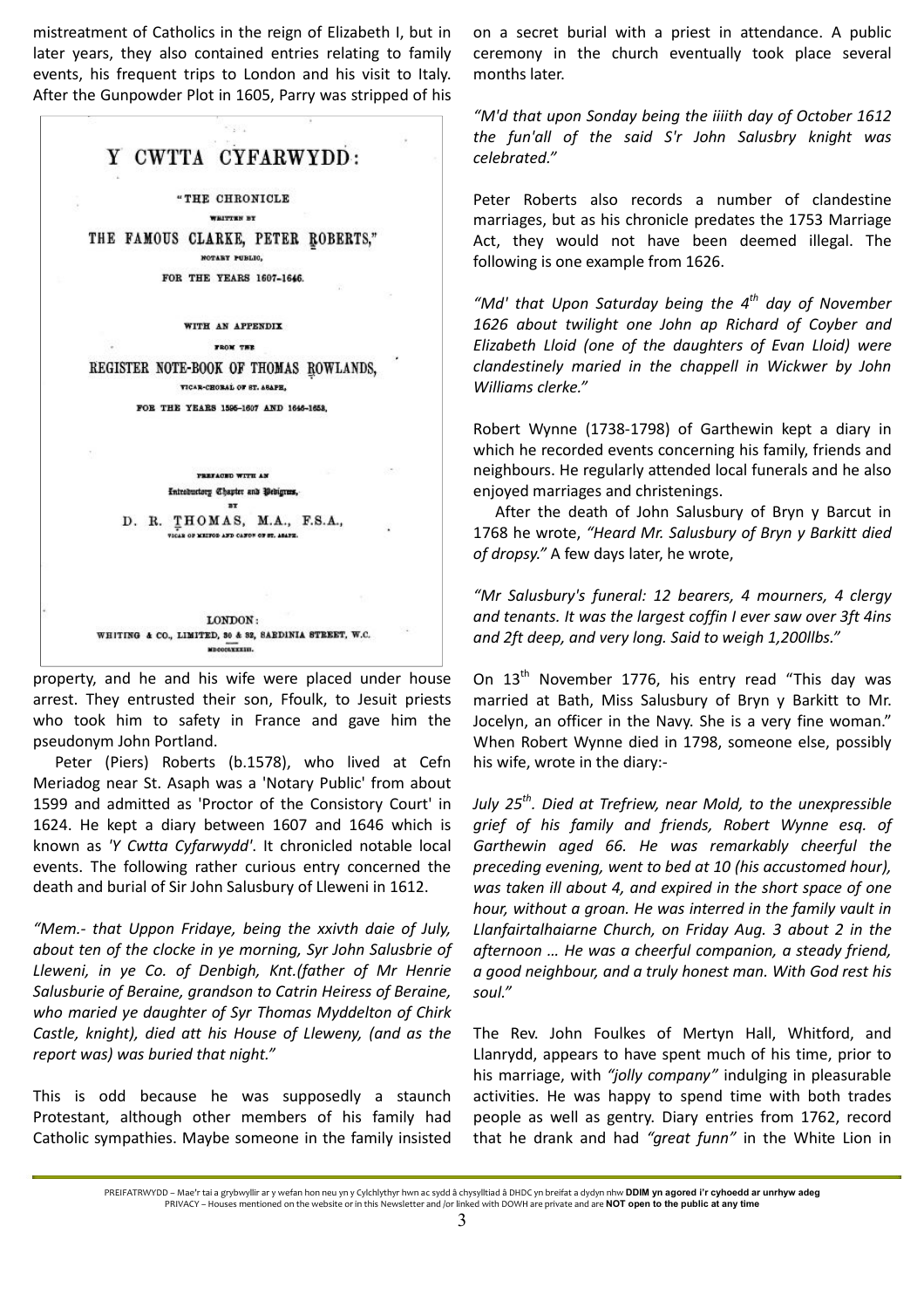Ruthin (now the Castle Hotel) with " P. Kyffin and the doctor costing him 1s 5d + 5d. He *"got drunk with Parson Maurice Roberts and Maurice Barker"* and *"played quadrille (a game developed in France in the early 18th century) and lost nothing - remarkable!"* 

There are numerous entries relating to him playing cards and mentioning the sums of money he won or lost; and he frequently dined with his mother and sister, Jane. On one occasion, he travelled to Oxford via Birmingham and Stratford, and on January 3<sup>rd</sup>, he mentions "the flying *highwayman being apprehended"*. He also attended the Chester Races and enjoyed hunting. One entry from his travels records the following account. N.B. Vails (tips) were sometimes paid to servants by visitors.

| Vails at Mr. Bennet's | $2s$ 6d |
|-----------------------|---------|
| Vails at Coddington   | 1s Od   |
| White Horse, Mold     | 1s 2d   |
| Crown, Ruthin         | 0s 6d   |
| <b>Turnpikes</b>      | 4d      |

And he obviously liked silk stockings and *"paid one guinea for 2 pairs and 3s for a silken knee garter."* 

This is only a very small selection of entries from a few diaries. There is a short on-line talk which was produced by the Arts Society during the first lockdown in 2020 which is entitled 'Rescuing Unwanted Diaries' by Irving Finkel. It's well worth watching.

https://www.connected.theartssociety.org/talks-lectures and https://www.thegreatdiaryproject.co.uk

**Further note on Peter Roberts (1578- c.1646), attorney and chronicler** by Emeritus Professor Robert Thomas Jenkins, (1881-1969)

Born 2 February 1577/1578, son of Robert ap Hywel ap Rhys, of Bron-yr-wylfa, near St. Asaph, and his wife Agnes a Griffith of Gwern-eigron; he probably went to St. Asaph cathedral school. By 1599 he was notary public at St. Asaph, and in 1624 (30th June) he was appointed proctor in the bishop's court. In 1606 he married Jane, one of the daughters of David ap Lewis ap Gronw, of Meiriadog; and he lived in one of the houses on that estate till 1622, when his father left him sufficient money to build the house of Fron-goch nearby. He had a son and four daughters. The time of his death is not known, but the entries in his chronicle come down to the end of 1646. He wrote *Y Cwtta Cyfarwydd*, a most interesting assemblage of information about the history of the region around St. Asaph; it extends from 1607 down to 1646, and was printed in 1883 by D. R. Thomas (see title page opposite), on whose preface the present note has been based.

# **ANGLESEY BRANCH Report to June 2021** by T.P.T.Williams

The second lockdown has of course curtailed any activity. We are delighted to hear that Sue Hurst, who had previously announced her retirement from the post of Group Secretary, has agreed to continue in office for another year.

# **Cefn Coch Llanfechell** communicated by T.P.T.Williams

*In Anglesey It has proved difficult to identify new candidate houses for DOWH research much outside Beaumaris. We are envious of the ease with which our Merioneth colleagues seem able to locate new sites in good preservation, almost at will. However, if a window of opportunity opens this year between easing of lockdown and the onset of a third wave, perhaps Cefn Coch will prove worthy of attention.* 



Cefn Coch Llanfechell circa 1936

Cefn Coch in Llanfechell (NPRN 15637, Map Reference SH39SW, Grid Reference SH3425090720) is a C17th centralhall type of house, altered and extended in the C19th and extensively modernised in the 1980s when it was re-roofed, elevations were rendered and new doors and windows installed. David Lloyd, Rector of Llanfechell (b.1691) bought Cefn Coch from Richard Roberts of Rhosbadric, Aberffraw; he married Ellen, daughter of famous diarist William Bulkeley of neighbouring Brynddu. Their daughter inherited the farm and married William, 3rd son of William Meyrick of Bodorgan.

From there, Cefn Coch passed down through the Meyrick family to **Thomas Meyrick (1718-1763), who is apparently buried near the north end of the house's rear elevation**. He was a notable preacher and the house is thought to have been used for services in the mid-C18th. The farm is recorded in the 1842 Tithe Schedule of Llanfechell as being owned by Edmund Edward Meyrick and

PREIFATRWYDD – Mae'r tai a grybwyllir ar y wefan hon neu yn y Cylchlythyr hwn ac sydd â chysylltiad â DHDC yn breifat a dydyn nhw **DDIM yn agored i'r cyhoedd ar unrhyw adeg** PRIVACY – Houses mentioned on the website or in this Newsletter and /or linked with DOWH are private and are **NOT open to the public at any time**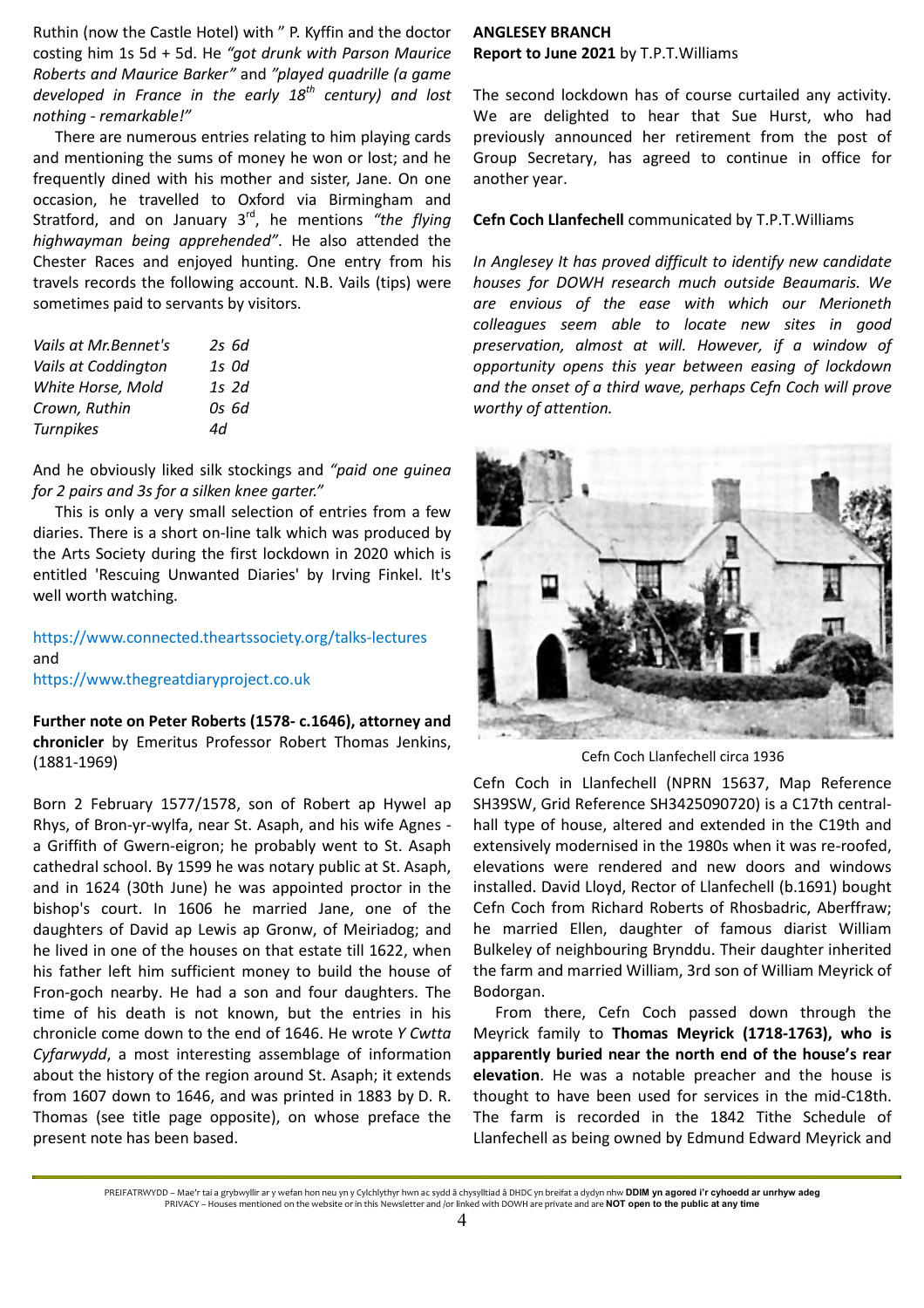was then a holding of over 85 acres (34.43 hectares) farmed by Jane Hughes; it finally passed out of the hands of the Meyrick family when sold in the late C19th.



Cefn Coch C17th staircase circa 1936

Cefn Coch is a 2-storeyed gentry-farmhouse with a 3 window main range, attics, a lower 2-storey single-window range in line to the south and a gabled porch wing at the junction of the two ranges. It is rendered over local stone, with square quoins, a slate roof and exposed stone stacks at the gable ends. The main range is broadly symmetrical, with a shallow central gable surmounted by a chimney stack over the entrance. This has a doorway, not original, flanked by narrow windows. The window in the outer bays and the narrower window over the doorway have been renewed within earlier openings. The end-chimney stacks are diagonally set, with the larger principal stack at the left hand gable. The lower range to the south has an enlarged or inserted window to the north and a small window alongside beneath the eaves, with all detail modern.

The two-storeyed, gabled porch, advanced at the junction, is a later addition with an arched ground floor entrance and a small window above, again with modern detail. The rear elevation has scattered fenestration and a rear doorway into the main block.Within the main block is a central hallway, with principal rooms leading off to left and right. A corridor to the rear leads to the south wing. The C17th dog-leg staircase has turned balusters, a moulded handrail and square newels with ball-finials. The stairs continue beyond a doorway, as plain oak stairs up to the former servant quarters in the attic. The roof has pegged and collared hewn trusses. There is a hewn beam in the ground floor rooms, which runs along the length of the house (now covered). The south block is thought, by the

owners, to retain the original inglenook fireplace, now enclosed. There are shallow panelled doors throughout. *All details courtesy Coflein, Cadw and J. Hill, RCAHMW*.

# **CAERNARFONSHIRE BRANCH**

**Report to June 2021** by Peter Masters

There has been little or no formal activity since January as a result of the second Covid-19 lockdown.

## **No Trouble at the Mill** by Tom David



Sites in Llŷn

One class of document that can illuminate the lives of the people who lived in the traditional houses that we study is the Quarter Session records. In Caernarfonshire they survive incomplete between 1562 and 1870 (XQS at the Record Office). They provide vivid glimpses of quarrels and everyday events. Here is an example from Llŷn.

In October 1658 a gang of gentlemen and yeomen (John Wynne, late of Penllech, Edward Lloyd of Bryncroes, and six others) assembled unlawfully at Bryncroes (which is between Pwllheli and Aberdaron), with intent to disturb the public peace, unlawfully entered the mill called Melyn Ganol belonging to Arthur ap David, and assaulted the said Arthur and ejected him from his mill (XQS/1658+59/M/30). What was going on? Arthur had bought the mill from this Edward Lloyd, along with the Mynachdy estate, in the eastern part of Bryncroes. Ten years later he died, and bequeathed what looks like posthumous protection money: he left an annual payment to Edward Lloyd and his son Hugh Lloyd, on condition that they should in no way sue, implead, trouble or molest his son Hugh Arthur for the lands. So it seems that Edward Lloyd was not happy with the terms of the sale.

Arthur ap David is an intriguing figure. It is clear from his Will that he had bought a lot of land, in Bodegroes, Bodfel, Abererch (all near Pwllheli) and Cerniog (on Mynydd Nefyn) as well as Bryncroes, and had lent a good deal of money to

PREIFATRWYDD – Mae'r tai a grybwyllir ar y wefan hon neu yn y Cylchlythyr hwn ac sydd â chysylltiad â DHDC yn breifat a dydyn nhw **DDIM yn agored i'r cyhoedd ar unrhyw adeg** PRIVACY – Houses mentioned on the website or in this Newsletter and /or linked with DOWH are private and are **NOT open to the public at any time**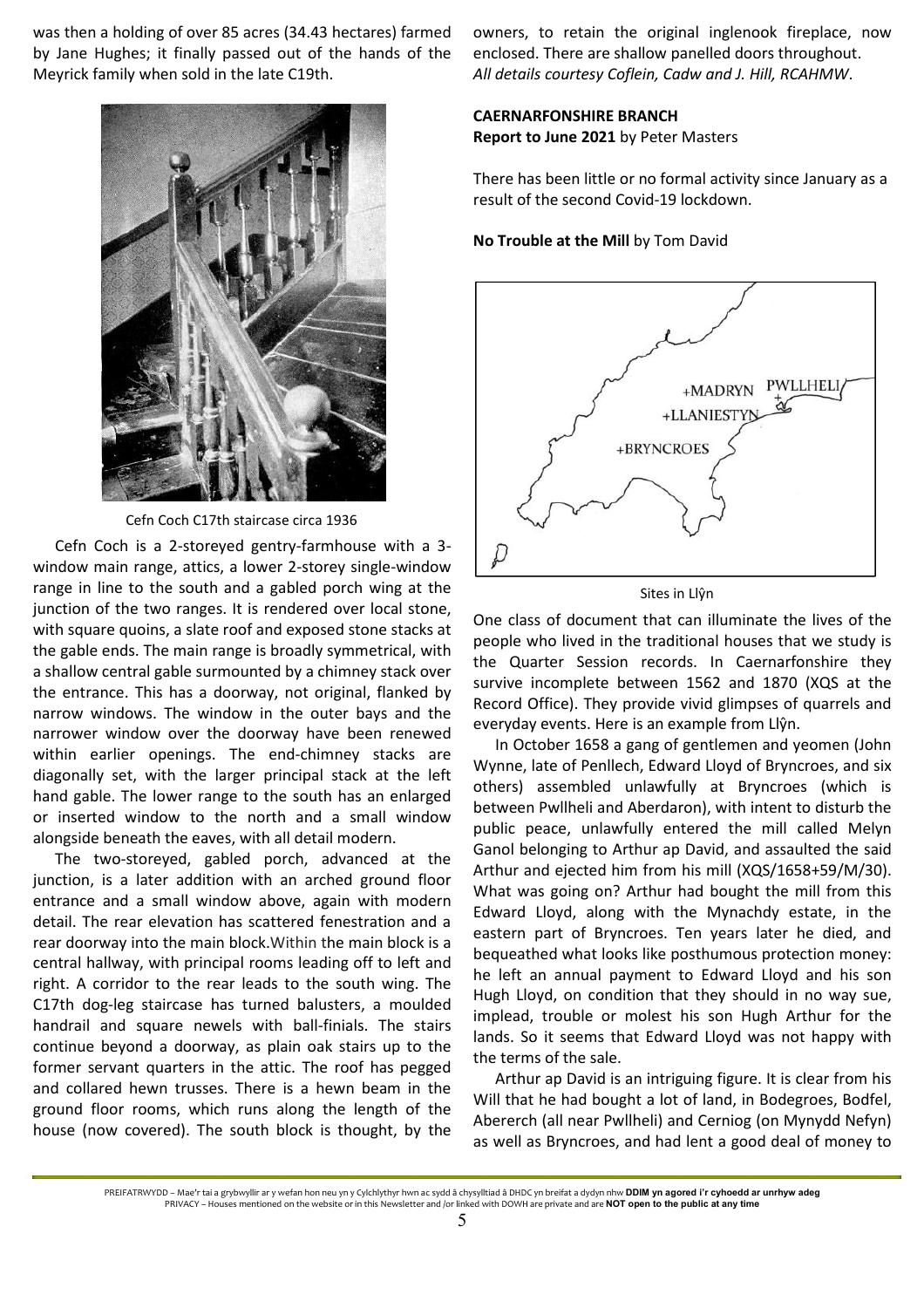various gentlemen, much of it on mortgage. It does not appear that he inherited any land. One of his specific bequests was to his daughter Sidney Arthur and to his grandchild Wm Williams, which makes it highly likely that he is the 'Arthur ap David of Madryn' who appears on the Brondanw pedigree, and who was the 7 x great-grandfather of Clough Williams-Ellis. Where exactly at Madryn, one wonders? Madryn is about four miles north-east of Mynachdy. Was he renting part of the big house from Thomas Madryn, who was one of the most powerful men in the county at the time? The 1642 marriage settlement of Sidney and William Roberts is in the National Library (Plas Brondanw 29-31). It is dated the month before the outbreak of the Civil War. In 1652 all of them (Arthur, Sidney and William Roberts) seem to be living in Llaniestyn and getting into arguments with the miller's wife (XQS1652/123 and 130) - but the only mill in that parish appears to be Melin Madryn.



The ruins of Arthur's Mill today

So Arthur seems to have prospered in the years of the Civil War by shrewd loans and perhaps by milling; but the origin of his capital isn't clear. There is no evidence that he was a lawyer, which was one way to become rich. Edward Lloyd had perhaps borrowed money from him on the security of Mynachdy and Felin Ganol, and had been unable to pay the interest. Or perhaps they disagreed about the extent of the lands transferred. According to Griffith's Pedigree (p 297), Edward Lloyd's grandson Henry got back possession of the estate, not by troubling or impleading Arthur's grandson Arthur Hughes, but by marrying the

latter's daughter Sidney -a good ending, if Griffith's version is true: their monument in Pistyll says that they 'liv'd happily together upwards of fifty years and died much lamented by their neighbours and acquaintance.'

# **MERIONETH BRANCH Report to June 2021** by Martin Cherry

Although no meetings or house visits have been possible during lockdown, the Parishes Projects has made progress. Phase 1 research for seven parishes is either well advanced or complete. This will have identified most of the pre-1750 houses that survive, including ruins. In many cases some desktop research has also been undertaken. The sum total of houses recorded that might justify further work or even in some cases a full house history and survey, stands at 283: quite a haul! One cruck-framed house in Llanelltyd parish has been tree-ring dated by Ross Cook (independently of DOWH) to 1573. A contract of exactly that date between two brothers that sets out the details of where the materials should be sourced and the building timetable, was discovered by Peter Thompson. A fuller account of this will appear in a future Newsletter.

# **News from Ceredigion** communicated by Martin Cherry

Some parts of Wales are well served by modern county histories and another of the Cardiganshire series has recently appeared: Volume 2, *Medieval and Early Modern Cardiganshire*, edited by Geraint H Jenkins, Richard Suggett and Eryn M White, published for Cymdeithas Hanes Ceredigion Historical Society in association with the RCAHMW by the University of Wales Press (Cardiff, 2019). (Volumes 1 and 3 appeared earlier.) DOWH members will find much of interest here on landscapes and politics, the growth of gentry estates and education, castles and churches and above all Richard Suggett's substantial chapter on 'Medieval Dwellings and their Successors'. "Substantial" you may ask! How come, since the county is known to be among those with the fewest surviving houses pre-dating the mid seventeenth century? That fact raises intriguing questions. While the quality of buildings is often linked to levels of prosperity and access to markets, Cardiganshire does not appear to have been more disadvantaged in terms of remoteness than Pembrokeshire to the south west or Merioneth to the north, both of which have many fine survivors from the fifteenth and sixteenth centuries, stone predominating in the former, timber decoration and framing in the latter. The availability of building material may explain the absence of old buildings: given the poor local stone, the vernacular material in Cardiganshire was mud. A clay or earthen house (*tŷ pridd, tŷ o bridd*) is a vulnerable thing (although well shod with a stone footing, plastered and well roofed, cob houses

PREIFATRWYDD – Mae'r tai a grybwyllir ar y wefan hon neu yn y Cylchlythyr hwn ac sydd â chysylltiad â DHDC yn breifat a dydyn nhw **DDIM yn agored i'r cyhoedd ar unrhyw adeg** PRIVACY – Houses mentioned on the website or in this Newsletter and /or linked with DOWH are private and are **NOT open to the public at any time**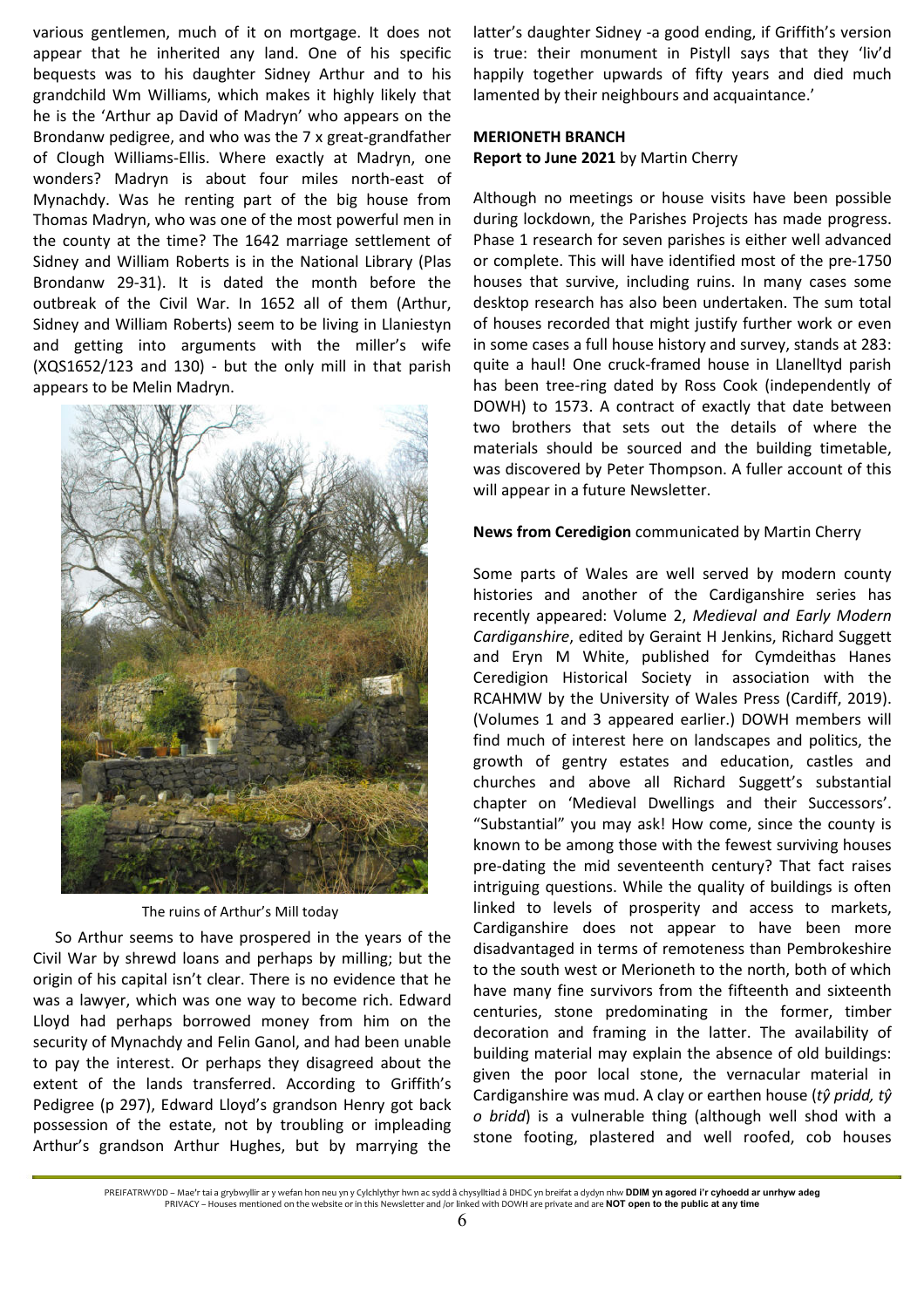survive in Devon from the fourteenth century, sometimes with their smoke-blackened thatch). Churches in the county were normally stone walled, and Richard shows examples of wagon and king-post roofs to make the point that the medieval Cardy carpenter was alive and kicking. Archaeology and praise poems further demonstrate that medieval houses here were of similar size and layout as were those in adjoining counties. Interestingly, the tradition of houses where the main rooms were open to the roof startingly similar to the medieval open hall house -survived



Stone and clay-walled single storeyed thatched cottage at Llanon (Ceredigion), a rare survivor of a once common type

in cottage architecture well into the nineteenth century (and some are still to be seen). After some fascinating general sections, the chapter presents a number of case studies. Two struck me as particularly fascinating. At one excavated house (Llanerch Aeron) a coin from the reign of Edward III (mid fourteenth century) was embedded below a layer of ash signifying that the house burnt down around 1400 and was never rebuilt. Did Owain Glyndŵr pay a visit, or Prince Hal en route to Aberystwyth? And a fully cruckframed gentry house of the sixteenth century (Gwastadgwrda, Abermeurig), contrary to normal expectations, was fully storeyed from the beginning, suggesting that crucks remained popular even after open halls had gone out of favour.

Plans are afoot to start a new West Wales Historic Buildings Group/Grŵp Adeiladau Hanesyddol Gorllewin Cymru aiming to identify vernacular buildings of historic interest in Ceredigion, Carmarthenshire and (eventually) Pembrokeshire that date to pre-1750. Ross Cook, the prime

mover, writes: 'The current narrative in Ceredigion is largely of the wholesale rebuilding of medieval and early-post medieval dwellings and farm buildings from around 1750. With so many minor valleys and vales in the county, it seems unlikely that every single one of them was replaced in their entirety!' Details ross.cook@archaeodomus.co.uk

## **A fireplace at Plas Meini, Llan Ffestiniog, Gwynedd**

by Avis Reynolds communicated by Martin Cherry

The Discovering Old Welsh Houses group was called in to Plas Meini by the new owners who had started restoration and had discovered what they thought was an old house of interest. When first viewed, the building was in the process of being renovated. A new roof had been installed and the most modern fireplaces had been removed, and the large fireplace was exposed with the bread oven and the stone spiral stairs to the right.

In the Rent Roll for 1623 it says that 'John Robert plas meini and tyddyn gwraig leuan goch, pay the sum of 1s 0d'. The house has a fireplace and stairs at either end of the building and they look very similar but, according to a reference in the Hearth Tax of 1662 for Merioneth, page 27, it says that there is only one fireplace. Which is the older?

In a quote from the book *Hanes Plwyf Ffestiniog* by G J Williams (1882), page 216, it says: 'Aeth hen dy Plas Meini ar dan oddeutu 1768 ac adeilwyd yr un presenol yn le. Y mae E. Ll. Lloyd, ysw U. H., wedi adeiladu palasdy bychan yn ymyl yr hen adeilad, a gelwir hwn ar yr un enw.' Translation: 'The old Plas Meini house caught fire around 1768, and was replaced by the present one. D. Ll. Lloyd, Esq. J.P. built a small mansion next to the old building, and is called by the same name.' We know that the house we are working on is the older one. The new larger building is only about fifty yards away and is well documented. The fire damage must have been restored as the building appears on the census maps and was a holiday let until recently. I have taken quotes from Lloyd's *Encyclopaedic Dictionary* to describe two technical words in the text: an inglenook is 'the corner by the fireside' and an ingle is 'a fire or a blaze or fireplace'. A bressomer or bressumer is 'distinguished from a lintel by its bearing the whole superstructure of a wall, instead of only a small portion over an opening'.



PREIFATRWYDD – Mae'r tai a grybwyllir ar y wefan hon neu yn y Cylchlythyr hwn ac sydd â chysylltiad â DHDC yn breifat a dydyn nhw **DDIM yn agored i'r cyhoedd ar unrhyw adeg** PRIVACY – Houses mentioned on the website or in this Newsletter and /or linked with DOWH are private and are **NOT open to the public at any time**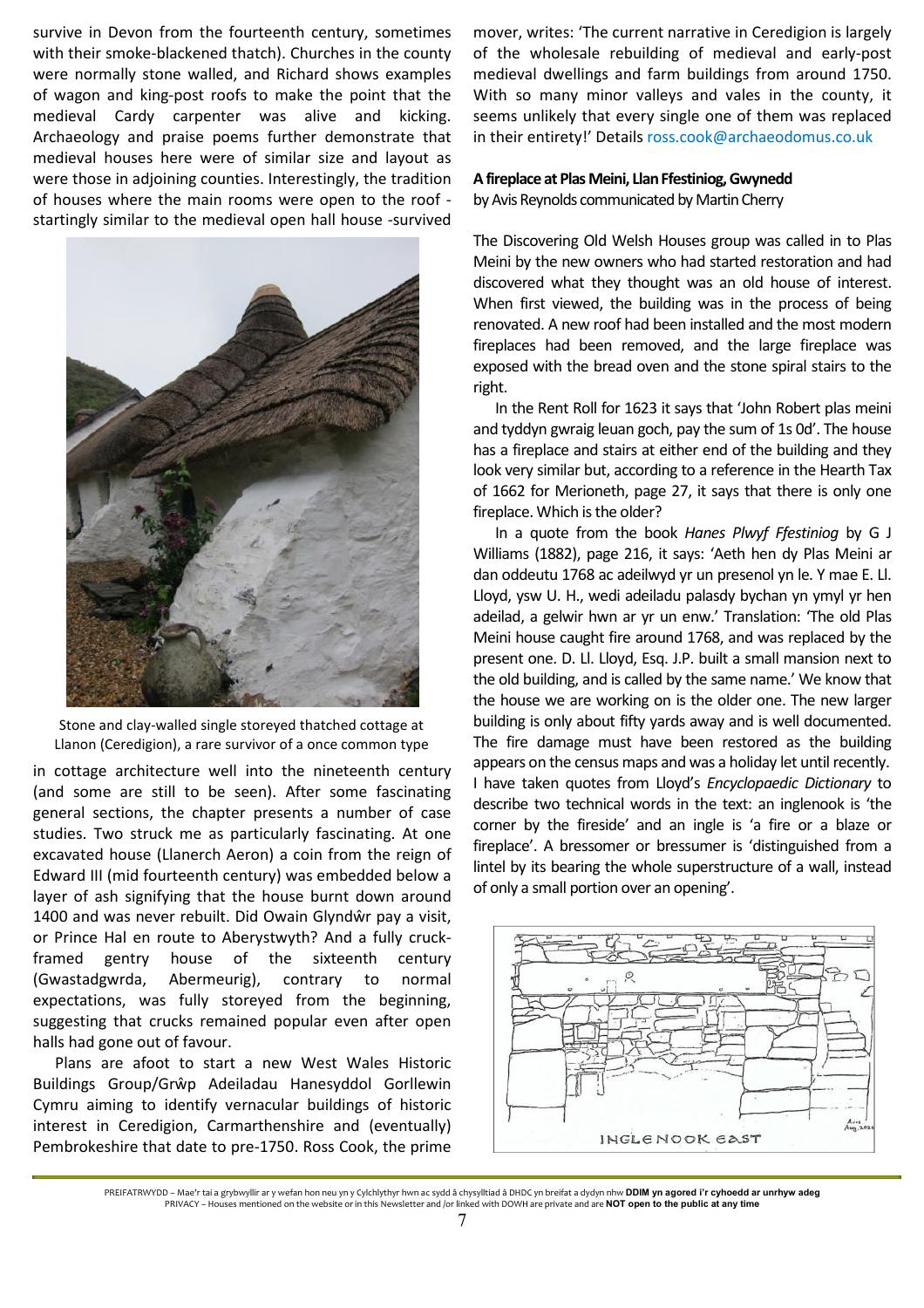The inglenook at the east end of the building has stone mural stairs on the right-hand side. It is situated at the gable end of a rectangular structure. There is a corresponding inglenook at the opposite gable end of the building. A fireplace is also on the upper floor, above the inglenook (not excavated) now blocked in. On 21 July 2020 a start was made to excavate the fireplace at the east end of Plas Meini (the older building of the two). When first viewed the building had just been reroofed, fire grates had been taken out and the inglenook was exposed along with the bread oven. During the first week the workmen stripped the plaster off the walls. In the second week the upstairs wooden floor was removed. In the third week the tiles were taken up from the ground floor which had the fireplace. In the fourth week the concrete under the tiles was taken up revealing building rubble and the pipes; also the new upper storey floor was re-installed. Two weeks later the whole floor was resurfaced including the fireplace, and the oven was no more. The fill inside the fireplace below floor level was disappointing as the whole area was filled in with old brick and rubble down to a natural soil layer.

#### **The bread oven (now demolished)**

The bread oven was mainly built of shaped stones. There might have been some brick but it was difficult to identify. The surround of the oven door was of metal with a narrow slot behind to take air up the chimney. The oven was mostly freestanding but extended slightly into the back wall. The stokehole also extended into the back wall some distance but it had been filled in with cement before measurements could be taken. It is possible that the stokehole exited to the outside.

#### **The bressomer**

The bressomer measured 2.43 metres in length by 0.40 metres in depth. The cross-section is shown on the drawing on page 32. The right-hand end of the bressomer appears to have been severed at some time. There is a small piece cut from the top right corner and the end itself is a very straight cut, unlike the more natural end of the left-hand end. It is also noticeable that the stonework to the right of the bressomer is of small stones which were very loose. There were various marks scored on the bressomer, including a circle with a pivotal point in the centre, initials and various scratch marks. There was no indication that there was ever a slate floor in the room. There is what looks like a hard earth floor below the rubble and the broken building bricks.

### **Slate gully**

The slate gully which crossed the room must have been inserted earliest. The slate was not roofing slate. It measured two centimetres in thickness and was cut to a specific size. Three slates made up a section, one at the base and two sides sloping gently outwards. Originally there would have been a slate covering but this must have been removed when the pottery pipe was inserted later. The pottery pipe of course did not need





a cover. The gully extended through the room to exit under a door. The channel and the piping were embedded into the earth floor.

#### **Brick-coloured piping**

This piping was resting in the slate channel crossing the room to exit below a door to the outside. The people putting this piping in took advantage of the existing route. These pipes were of a pot construction measuring one foot in length and four inches in diameter. The first pipe in the fireplace was situated near to the oven but a little to the right. If there was any attachment to the pipe it was lost years ago.

#### **Metal box and grey pipes**

The top of the metal box structure was level with the tiled floor of the modern room. The base of the box was set in concrete. The concrete was resting on a natural compact bright brown surface. After the builders had removed the tiles and the concrete and the brick rubble from under the concrete the

PREIFATRWYDD – Mae'r tai a grybwyllir ar y wefan hon neu yn y Cylchlythyr hwn ac sydd â chysylltiad â DHDC yn breifat a dydyn nhw **DDIM yn agored i'r cyhoedd ar unrhyw adeg** PRIVACY – Houses mentioned on the website or in this Newsletter and /or linked with DOWH are private and are **NOT open to the public at any time**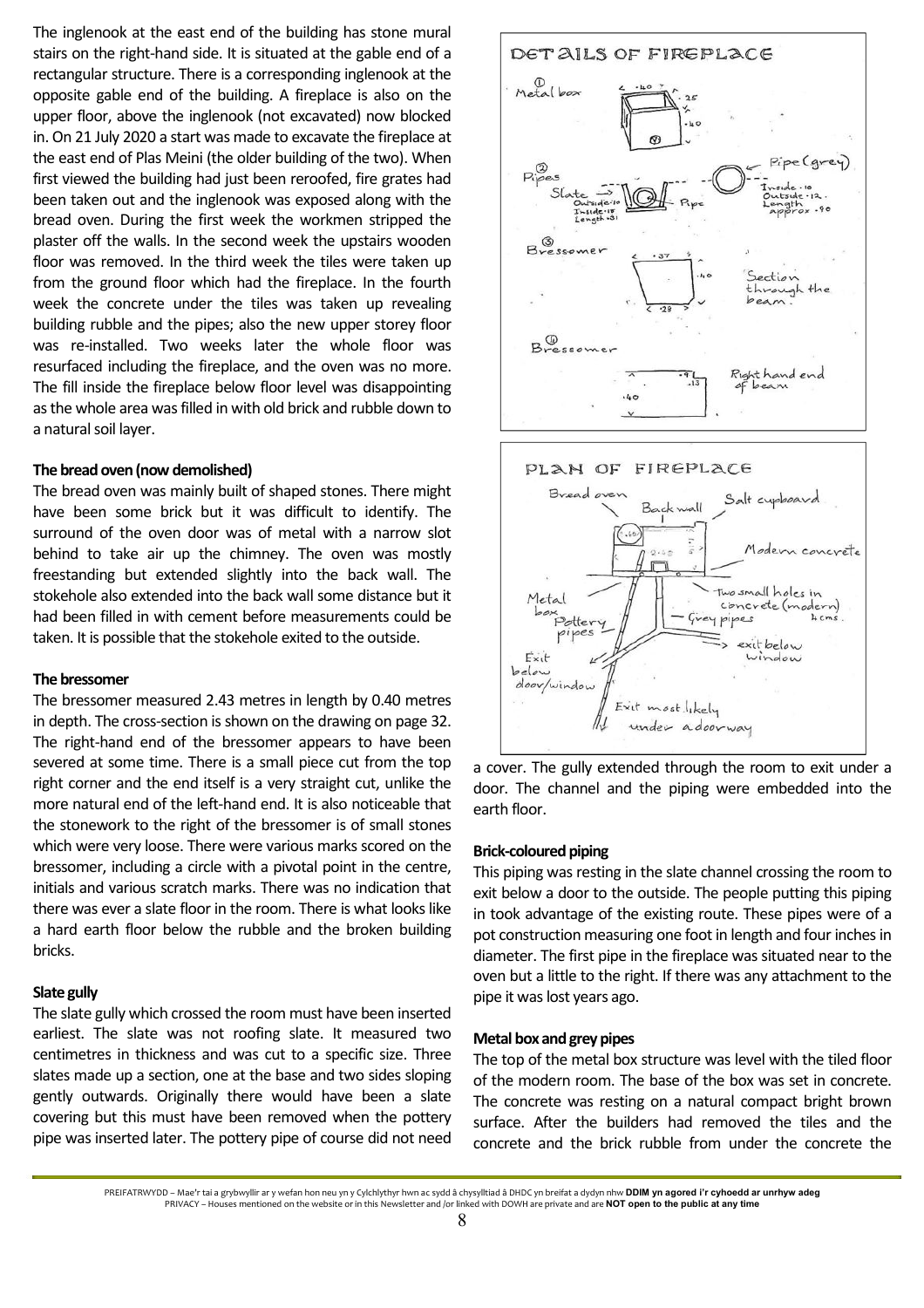metal box was able to be seen in its entirety. There was a round opening at the base with a grid across it. Connected to the round opening were pipes (of a greyish colour and about a metre in length) of the same diameter as the opening into the metal box and extending into the room for about two metres where it divided and crossed to opposite walls and presumably exiting through the walls.

## **Finds (from inside the fireplace)**

There was one piece of pottery in among the rubble and brick. A piece of bent metal was also found. I imagine these have nothing to do with the fire and have been imported with the general rubble.

## **In conclusion**

I first came across pipes set in below floor levels a few years ago when a group of us were on an archaeological excavation in Cwm Penamnen in the Lledr Valley where we worked on several old stone houses. At that point we thought the channels of slate slabs were for draining water seeping into the buildings from the steep slope behind the stone houses. Some of these were, but the ones coming from the fireplaces were there in order to get a draught for the new smaller grates that had been installed when coal became available. The pipes at Plas Meini connected to the metal box were for a through draught after the fireplace had been reduced in size. I think the metal box must belong to the later brick fireplace, but I am not sure what part the box played in the working of the fireplace. Perhaps one of our members could explain? It would not have been to collect the ash as it would have been very difficult to scoop it out from the top and would block the flow of air.

I would like to thank the owners of Plas Meini for allowing me free access to the house. The excavation took place during the Covid pandemic in August 2020 and I had the place to myself at weekends. It was interesting to follow the progress of the builders as they uncovered the different levels of the room and this made it possible for me to get more information of the progression of the pipes across the room.

For more information on history, occupants and architecture, visit the website of the Discovering Old Welsh Houses Group at www.discoveringoldwelshhouses.co.uk.

*This article is reproduced from the V.A.G Newsletter No. 80 by kind permission of Lorraine Moor, their Newsletter Officer*. *Avis Reynolds' e-mail is* llwynllan@hotmail.co.uk

# **DENBIGHSHIRE BRANCH Report to June 2021** by Janice Dale

There has been little to report since January due to the extended lockdown caused by the second Covid-19 wave.

**5 th Dimension - Poetry and Images of North Wales Houses** by Janice Dale

Why 5<sup>th</sup> Dimension? The DOWHG produces 4 reports of houses that have been investigated - House Histories, Dendrochronology , Architectural Reports and Architectural Drawings. These reports are all very factual, but I wanted to add something more colourful - about the people who lived in or owned these places and also locate other historic Welsh houses of note which can be found via the poetry and images available.

I would like to thank Gill Jones who reminded me that images need not just be a picture - a mental image can be formed from a written description, and where better to find this but in a diary. I came across this description

"…. *The scene of benevolence that's annually perform'd here on xmas eve vizt. Six ancient men, twelve women and as many boys as females, had a table spread for them to dine, the men and women being first finished, each had sufficient for another day to carry home and each woman two shillings. Mr Vaughan and his three sones attended, to see that every thing was done decently; the sight gave me a sensation productive of tears, which were augmented by hearing the persons prayers, as the received their benefaction"* 

Mr Vaughan was at Rhug, and the year 1782 and shows his charitable nature inviting them to his home. The above description can be found in "The Old Order based on the Diary of Elizabeth Baker" by Ben Bowen Thomas. To date over 700 houses in North Wales have been identified as 'of interest' and of these some 142 have a house history, so there is plenty of scope to find images and poetry. The National Library of Wales will be a major repository in which to carry out research, as it has a collection of some



Old Plas Rûg circa 1778 *Moses Griffith*

950,000 photographs and their portrait collection has the largest collection of Welsh portraits in the world.

I want to organise workshops using photography and art at some of the houses already on record. We will also look at poetry and other printed sources associated with a

PREIFATRWYDD – Mae'r tai a grybwyllir ar y wefan hon neu yn y Cylchlythyr hwn ac sydd â chysylltiad â DHDC yn breifat a dydyn nhw **DDIM yn agored i'r cyhoedd ar unrhyw adeg** PRIVACY – Houses mentioned on the website or in this Newsletter and /or linked with DOWH are private and are **NOT open to the public at any time**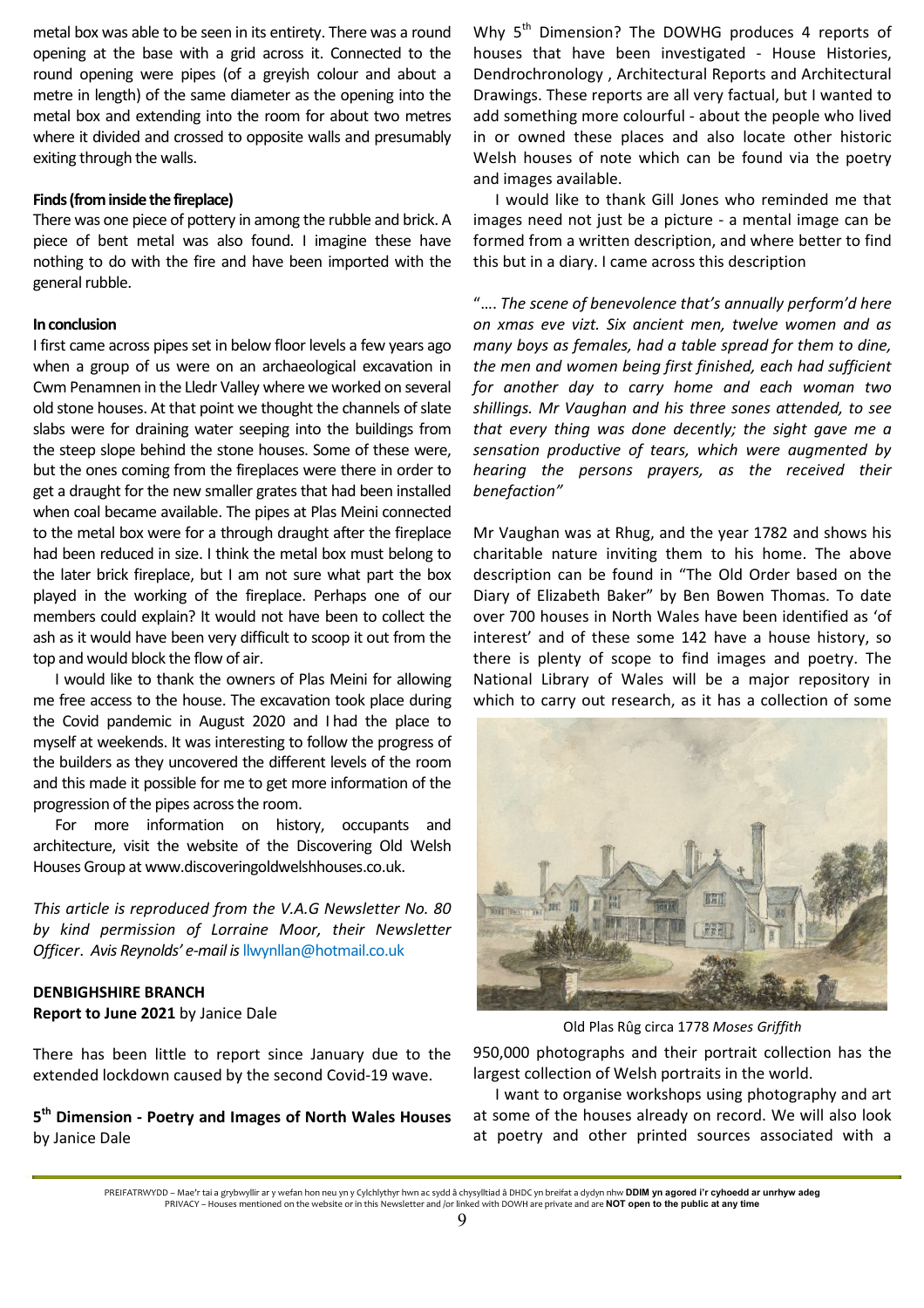particular house, to give us a flavour of the life of the people living there and to create a wider understanding of the lives of the people who we have encountered in our research - all of this will be possible thanks to a 'Tesco Bags of Help' grant.

I have secured the help of a professional photographer and an artist to assist in these areas, and also someone who can help with the poetry. To do this I would like to form a group interested in looking at these areas - so if anyone is interested in joining, do please let me know at jadale22@hotmail.co.uk



**The House History Hour** communicated by Fiona Gale Another view of Old Plas Rûg *Arch.Camb. 1887* 

Working with the *#HouseHistoryHour* team of leading UK house historians, *Family Tree* held the House History Show, online, on May  $15^{th}$  2021.

The House History Show is aimed at all those interested in tracing the history of buildings and the people who once lived in them. The combined expertise of the *#HouseHistoryHour* team of experts Prof. Deborah Sugg Ryan, Dr. Nick Barratt, Karen Averby, Melanie Backe-Hansen, Gill Blanchard, Ellen Leslie, Keith Searle and Cathy Soughton - bring together a wealth of experience and provide inspiring presentations on the records and research skills needed to help you to trace the history of a home. The full-day programme includes a one-hour Keynote: A House Through Time - which features a conversation with historical consultant Deborah Sugg Ryan and research consultant Melanie Backe- Hansen from the popular BBC series *A House Through Time.* The day also comprised presentations and discussions. Topics during the House History Show and in the forthcoming summer lecture series include: 'Terraced House Tales: New 19th Century Housing and its Occupants', 'Stepping Sideways: How to Step Round Brick Walls', 'Keynote: Sources for House History', 'London: Building Storeys', 'Don't Judge a House by its Plaque', 'Back to the Land: The National Farm Survey, Inland Revenue Survey, Tithe & Land Records', 'Who's Been Living in My House?', 'A Virtual View: Online Sources', and 'The Interwar House: From Tenant to Home Owner'.

The House History Show was held online on 15th May 2021. Tickets at £45 included the full day of presentations and the series of four summer house history lectures that will be running from  $20<sup>th</sup>$  May. Individual tickets for the summer lecture series are also available, £10 each, as is a ticket bundle for the summer lecture series, £25. Find out more about the programme and book your tickets at http://familytr.ee/house

### **FLINTSHIRE BRANCH**

**Report to June 2021** by Wally and Margaret Barr

Obviously, like other branches, the activities of the Flintshire Branch of DOWH have been limited by Covid restrictions. However some work has taken place.

One thing that has happened is that we have begun to distribute some of the copies of the house histories that we had printed. These have gone to individuals who were involved with the research. Archives and Libraries will receive copies when the situation gets back nearer to normal.

Jean Jones is nearing the end of her history of The Old Post Office, Llanasa. Carys Biddle and Margaret Barr have started on the house history of numbers 1 and 2 Water Street, Caerwys. This was formerly one property called Canol y Dre. The timbers of this cruck-framed building have been dendro-dated to 1465.

## **Childhood Memories** by Gina Skyner

As a child, along with my sisters and cousins, a visit to my Granny Smith's at Tyn Rhos, Llanfynydd was filled with excitement. The house was always busy and there was a lot to do. Tyn Rhos was one of three 'connected' properties on the western side of Llanfynydd, on a hill. The others were Rhos Isa, the farm at the back and Rhos Ucha, the 'big' farm complex higher up the mountain. As children, we were allowed to go up to Rhos Ucha and look at the 'devils on the wall'. These were old stone carvings of various animals which we found fascinating. There was also an old chapel with an arched window and a small steeple with a bell. Formerly called 'Rhos y Maen Hir' there had been a standing stone in the grounds, now lost.

Tyn Rhos had the date 1740 built into the stonework on the front of the house and there was a collection of ruins at the side of the property, suggestive of an older occupation. We were allowed to play in the ruins if we were careful. Other games included 'tickling trout' in the nearby stream and telling each other stories in bed at night. The 3 boy cousins all slept in one big bedroom and the 4 girls in another. When jumping on the bed, one had to be careful not to head-bump the huge black beam which jutted down

PREIFATRWYDD – Mae'r tai a grybwyllir ar y wefan hon neu yn y Cylchlythyr hwn ac sydd â chysylltiad â DHDC yn breifat a dydyn nhw **DDIM yn agored i'r cyhoedd ar unrhyw adeg** PRIVACY – Houses mentioned on the website or in this Newsletter and /or linked with DOWH are private and are **NOT open to the public at any time**